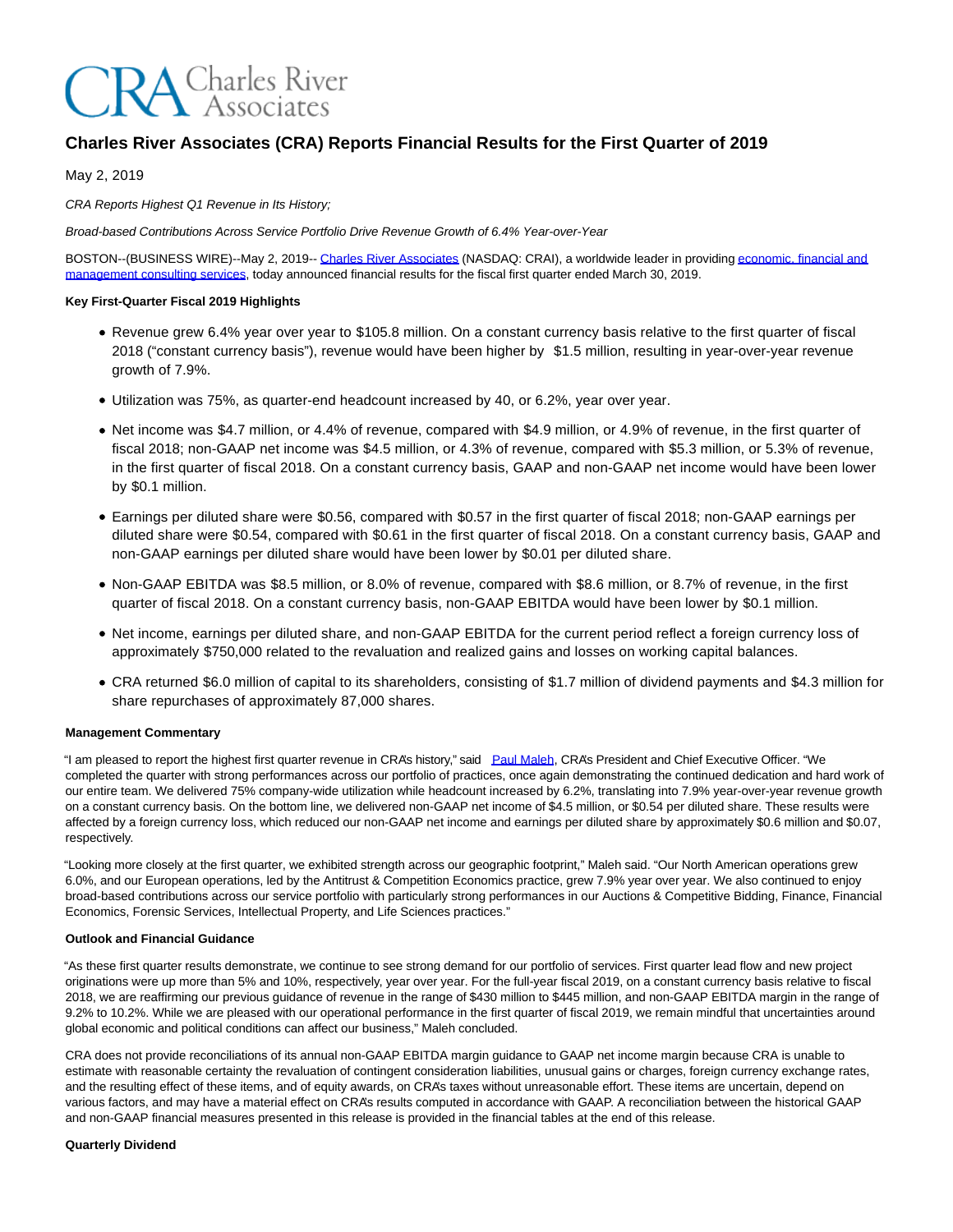On May 2, 2019, CRA's Board of Directors declared a quarterly cash dividend of \$0.20 per common share, payable on June 14, 2019 to shareholders of record as of May 28, 2019. CRA expects to continue paying quarterly dividends, the declaration, timing and amounts of which remain subject to the discretion of CRA's Board of Directors.

#### **Conference Call Information and Prepared CFO Remarks**

CRA will host a conference call today at 10:00 a.m. ET to discuss its first-quarter 2019 financial results. To listen to the live call, please visit the ["Investor Relations"](https://cts.businesswire.com/ct/CT?id=smartlink&url=https%3A%2F%2Fcrainternationalinc.gcs-web.com%2Finvestor-overview&esheet=51978265&newsitemid=20190502005406&lan=en-US&anchor=Investor+Relations&index=4&md5=b41a9494642a32a6d27eec4d5314d97e) section of CRA's website at [http://www.crai.com,](https://cts.businesswire.com/ct/CT?id=smartlink&url=http%3A%2F%2Fwww.crai.com%2FDefault.aspx&esheet=51978265&newsitemid=20190502005406&lan=en-US&anchor=http%3A%2F%2Fwww.crai.com&index=5&md5=dda71ddccc247734c406e498b31cb9c2) or dial (877) 709-8155 or (201) 689-8881. A[n archived v](https://cts.businesswire.com/ct/CT?id=smartlink&url=https%3A%2F%2Fcrainternationalinc.gcs-web.com%2Fevents-and-presentations%2Fpast-event&esheet=51978265&newsitemid=20190502005406&lan=en-US&anchor=archived&index=6&md5=324e3c6ece06dca79392480728af1988)ersion of the webcast will be available on CRA's website for one year.

In combination with this press release, CRA has posted prepared remarks by its CFO Chad Holmes under ["Conference Call Materials"](https://cts.businesswire.com/ct/CT?id=smartlink&url=https%3A%2F%2Fcrainternationalinc.gcs-web.com%2Ffinancial-information%2Fquarterly-results&esheet=51978265&newsitemid=20190502005406&lan=en-US&anchor=Conference+Call+Materials&index=7&md5=5b02521d3adffafcee1402b1bcfaadd1) in the " [Investor](https://cts.businesswire.com/ct/CT?id=smartlink&url=https%3A%2F%2Fcrainternationalinc.gcs-web.com%2Finvestor-overview&esheet=51978265&newsitemid=20190502005406&lan=en-US&anchor=Investor+Relations&index=8&md5=4d201ca64468a4d824ebdc474ddaa86e) Relations" section on CRA's website at [http://www.crai.com.](https://cts.businesswire.com/ct/CT?id=smartlink&url=http%3A%2F%2Fwww.crai.com%2FDefault.aspx&esheet=51978265&newsitemid=20190502005406&lan=en-US&anchor=http%3A%2F%2Fwww.crai.com&index=9&md5=2a635f18963f5939d9a06ecd437d3dbb) These remarks are offered to provide the investment community with additional background on CRA's financial results prior to the start of the conference call.

#### **About Charles River Associates (CRA)**

Charles River Associates® is a leading global consulting firm specializing i[n economic, financial, and management consulting services.](https://cts.businesswire.com/ct/CT?id=smartlink&url=http%3A%2F%2Fwww.crai.com%2F&esheet=51978265&newsitemid=20190502005406&lan=en-US&anchor=economic%2C+financial%2C+and+management+consulting+services&index=10&md5=90840cd5c64cc025b44ef32db7aebac9) CRA advises clients on economic and financial matters pertaining to litigation and regulatory proceedings, and guides corporations through critical business strategy and performance-related issues. Since 1965, clients have engaged CRA for its unique combination of functional expertise and industry knowledge, and for its objective solutions to complex problems. Headquartered in Boston, CRA has offices throughout the world. Detailed information about Charles River Associates, a registered trade name of CRA International, Inc., is available a[t www.crai.com.](https://cts.businesswire.com/ct/CT?id=smartlink&url=http%3A%2F%2Fwww.crai.com&esheet=51978265&newsitemid=20190502005406&lan=en-US&anchor=www.crai.com&index=11&md5=1d2702f0629eb69f5afdcfb5fbebeec9) Follow us o[n LinkedIn,](https://cts.businesswire.com/ct/CT?id=smartlink&url=https%3A%2F%2Fwww.linkedin.com%2Fcompany%2Fcharles-river-associates&esheet=51978265&newsitemid=20190502005406&lan=en-US&anchor=LinkedIn&index=12&md5=6712a2ce198bdcf8d625cfee9482a7da) [Twitter,](https://cts.businesswire.com/ct/CT?id=smartlink&url=https%3A%2F%2Ftwitter.com%2FNews_CRA&esheet=51978265&newsitemid=20190502005406&lan=en-US&anchor=Twitter&index=13&md5=ec9b5b57e37ed084b3d367f44ecc2bcc) and [Facebook.](https://cts.businesswire.com/ct/CT?id=smartlink&url=https%3A%2F%2Fwww.facebook.com%2FCharlesRiverAssociates&esheet=51978265&newsitemid=20190502005406&lan=en-US&anchor=Facebook&index=14&md5=d5f2609f11146ccdcbd504876cb055d1)

#### **NON-GAAP FINANCIAL MEASURES**

In this release, CRA has supplemented the presentation of its financial results calculated in accordance with U.S. generally accepted accounting principles or "GAAP" with financial measures that were not calculated in accordance with GAAP. CRA believes that the non-GAAP financial measures described in this press release are important to management and investors because these measures supplement the understanding of CRA's ongoing operating results and financial condition. In addition, these non-GAAP measures are used by CRA in its budgeting process, and the non-GAAP adjustments described below are made to the performance measures for some of CRA's performance-based compensation.

The adjustments made to the financial measures identified in this release as "non-GAAP" are as follows: for the first quarter of fiscal 2019, the adjustments exclude non-cash amounts relating principally to valuation changes in contingent consideration; for the first quarter of fiscal 2018, the adjustments exclude non-cash amounts relating principally to valuation changes in contingent consideration, and net costs related to lease recapture. This release also presents certain current fiscal period financial measures on a "constant currency" basis in order to isolate the effect that foreign currency exchange rate fluctuations can have on CRA's financial results. These constant currency measures are determined by recalculating the current fiscal period local currency financial measure using the specified corresponding prior fiscal period's foreign exchange rates. Finally, this release also presents the non-GAAP financial metric EBITDA.

All of the non-GAAP financial measures referred to above should be considered in conjunction with, and not as a substitute for, the GAAP financial information presented in this release. EBITDA and the financial measures identified in this release as "non-GAAP" are reconciled to their GAAP comparable measures in the financial tables appended to the end of this press release. In evaluating these non-GAAP financial measures, note that the non-GAAP financial measures used by CRA may be calculated differently from, and therefore may not be comparable to, similarly titled measures used by other companies.

#### **SAFE HARBOR STATEMENT**

Statements in this press release concerning our future business, operating results and financial condition, including those concerning guidance on future revenue and non-GAAP EBITDA margin, the impact of exchange rate fluctuations on our financial results, the continuation of or building on any trend or momentum, our expectations regarding the payment of any future quarterly dividends, and statements using the terms "outlook," "expect," or similar expressions, are "forward-looking" statements as defined in Section 21 of the Exchange Act. These statements are based upon our current expectations and various underlying assumptions. Although we believe there is a reasonable basis for these statements and assumptions, and these statements are expressed in good faith, these statements are subject to a number of additional factors and uncertainties. Our actual revenue and non-GAAP EBITDA margin in fiscal 2019 on a constant currency basis relative to fiscal 2018 could differ materially from the guidance presented herein, and our actual performance and results may differ materially from the performance and results contained in or implied by the other forwardlooking statements made herein, due to many important factors. These factors include, but are not limited to, the possibility that the demand for our services may decline as a result of changes in general and industry specific economic conditions; the timing of engagements for our services; the effects of competitive services and pricing; our ability to attract and retain key employee or non-employee experts; the inability to integrate and utilize existing consultants and personnel; the decline or reduction in project work or activity; global economic conditions including less stable political and economic environments; foreign currency exchange rate fluctuations; unanticipated expenses and liabilities; risks inherent in international operations; changes in tax law or accounting standards, rules, and regulations; our ability to collect on forgivable loans should any become due; and professional and other legal liability or settlements. Additional risks and uncertainties are discussed in our periodic filings with the Securities and Exchange Commission under the heading "Risk Factors." The inclusion of such forward-looking information should not be regarded as our representation that the future events, plans, or expectations contemplated will be achieved. We undertake no obligation to update any forward-looking statements after the date of this press release, and we do not intend to do so.

#### **CRA INTERNATIONAL, INC.**

**UNAUDITED CONDENSED CONSOLIDATED STATEMENTS OF OPERATIONS INCLUDING A RECONCILIATION TO NON-GAAP RESULTS FOR THE QUARTER ENDED MARCH 30, 2019 COMPARED TO THE QUARTER ENDED MARCH 31, 2018**

**(In thousands, except per share data)**

**Quarter Ended March 30, 2019 Quarter Ended March 31, 2018**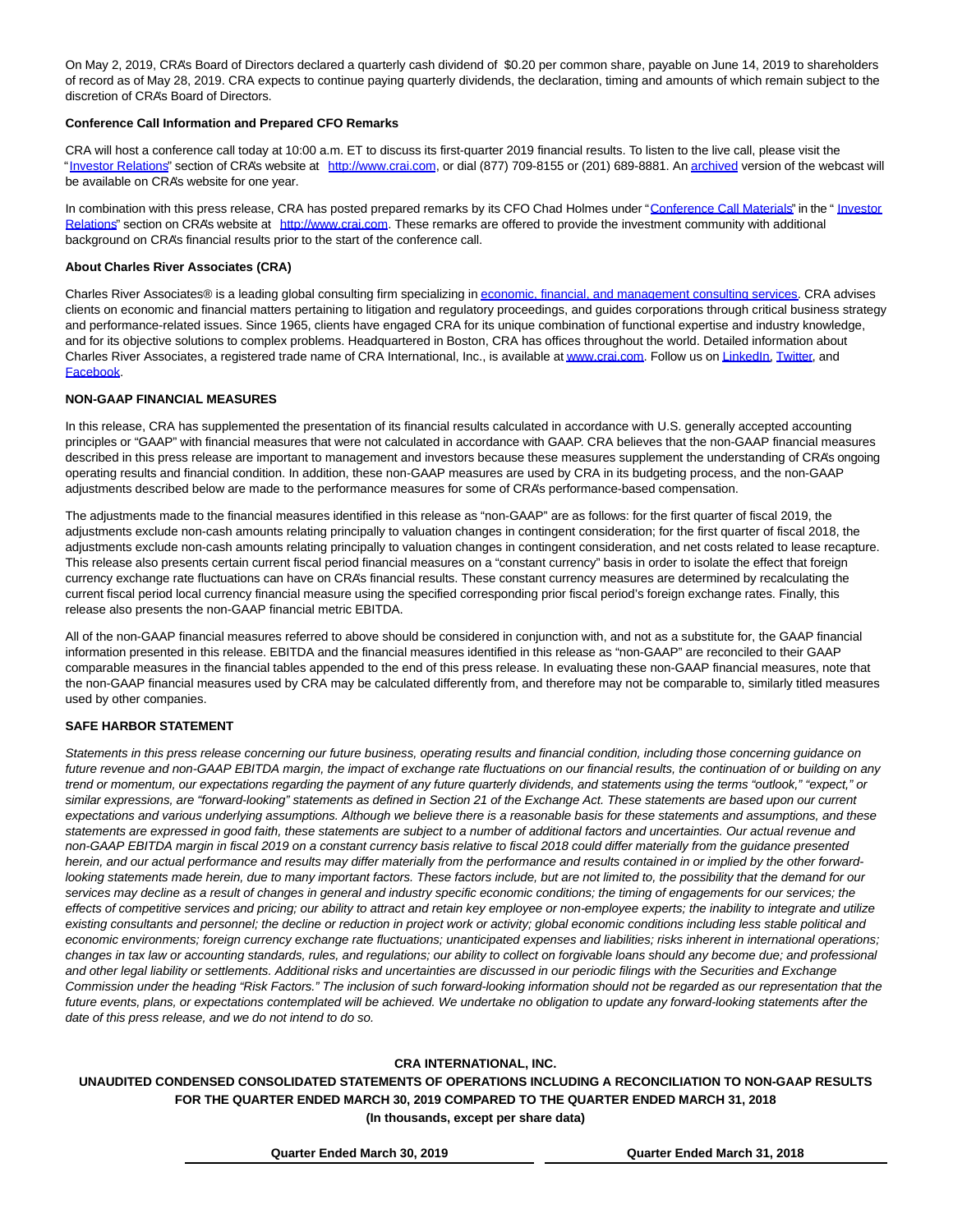|                                                                               |                       | <b>GAAP</b>     |                                   |                | Non-GAAP        |             | <b>GAAP</b>             |                                   |                | <b>Non-GAAP</b> |
|-------------------------------------------------------------------------------|-----------------------|-----------------|-----------------------------------|----------------|-----------------|-------------|-------------------------|-----------------------------------|----------------|-----------------|
|                                                                               | <b>GAAP</b><br>$%$ of |                 | <b>Adjustments Non-GAAP</b><br>to |                | $%$ of          | <b>GAAP</b> | $%$ of                  | <b>Adjustments Non-GAAP</b><br>to |                | $%$ of          |
|                                                                               | <b>Results</b>        | <b>Revenues</b> | <b>GAAP</b><br>Results (1)        | <b>Results</b> | <b>Revenues</b> |             | <b>Results Revenues</b> | <b>GAAP</b><br>Results (2)        | <b>Results</b> | <b>Revenues</b> |
| Revenues<br>Cost of services<br>(exclusive of                                 | \$105,849             | 100.0%          | \$                                | \$105,849      | 100.0%          | \$99,476    | 100.0%                  | \$                                | 99,476<br>\$   | 100.0%          |
| depreciation and<br>amortization)<br>Selling, general<br>and administrative   | 73,635                | 69.6%           | (217)                             | 73,852         | 69.8%           | 69,391      | 69.8%                   | (107)                             | 69,498         | 69.9%           |
| expenses<br>Depreciation and                                                  | 22,743                | 21.5%           |                                   | 22,743         | 21.5%           | 21,650      | 21.8%                   | 555                               | 21,095         | 21.2%           |
| amortization                                                                  | 2,616                 | 2.5%            | $\overline{a}$                    | 2,616          | 2.5%            | 2,231       | 2.2%                    |                                   | 2,231          | 2.2%            |
| Income (loss) from<br>operations                                              | 6,855                 | 6.5%            | 217                               | 6,638          | 6.3%            | 6,204       | 6.2%                    | (448)                             | 6,652          | 6.7%            |
| Interest and other<br>income (expense),<br>net                                | (755)                 | $-0.7%$         |                                   | (755)          | $-0.7%$         | (278)       | $-0.3%$                 |                                   | (278)          | $-0.3%$         |
| Income (loss)<br>before provision for<br>income taxes and                     |                       |                 |                                   |                |                 |             |                         |                                   |                |                 |
| noncontrolling<br>interest                                                    | 6,100                 | 5.8%            | 217                               | 5,883          | 5.6%            | 5,926       | 6.0%                    | (448)                             | 6,374          | 6.4%            |
| Provision for<br>income taxes                                                 | 1,435                 | 1.4%            | 58                                | 1,377          | 1.3%            | 1,040       | 1.0%                    | (68)                              | 1,108          | 1.1%            |
| Net income (loss)                                                             | 4,665                 | 4.4%            | 159                               | 4,506          | 4.3%            | 4,886       | 4.9%                    | (380)                             | 5,266          | 5.3%            |
| Net (income) loss<br>attributable to<br>noncontrolling                        |                       |                 |                                   |                |                 |             |                         |                                   |                |                 |
| interests, net of tax<br>Net income (loss)                                    | $\blacksquare$        | 0.0%            |                                   |                | 0.0%            |             | 0.0%                    |                                   |                | 0.0%            |
| attributable to CRA<br>International, Inc.                                    | 4,665<br>\$           | 4.4%            | \$<br>159                         | \$<br>4,506    | 4.3%            | \$4,886     | 4.9%                    | \$<br>(380)                       | 5,266<br>\$    | 5.3%            |
| Net Income (loss)<br>per share<br>attributable to CRA<br>International, Inc.: |                       |                 |                                   |                |                 |             |                         |                                   |                |                 |
| Basic                                                                         | \$<br>0.58            |                 |                                   | \$<br>0.56     |                 | \$<br>0.59  |                         |                                   | \$<br>0.63     |                 |
| Diluted                                                                       | \$<br>0.56            |                 |                                   | \$<br>0.54     |                 | 0.57<br>\$  |                         |                                   | \$<br>0.61     |                 |
| Weighted average<br>number of shares<br>outstanding:                          |                       |                 |                                   |                |                 |             |                         |                                   |                |                 |
| Basic                                                                         | 8,015                 |                 |                                   | 8,015          |                 | 8,285       |                         |                                   | 8,285          |                 |
| Diluted                                                                       | 8,346                 |                 |                                   | 8,346          |                 | 8,580       |                         |                                   | 8,580          |                 |

(1) These adjustments relate principally to non-cash valuation changes in contingent consideration.

(2) These adjustments relate principally to non-cash valuation changes in contingent consideration and net costs related to a lease recapture.

# **CRA INTERNATIONAL, INC. UNAUDITED NON-GAAP EBITDA AND RECONCILIATION TO NET INCOME FOR THE FISCAL QUARTER ENDED MARCH 30, 2019 COMPARED TO THE FISCAL QUARTER ENDED MARCH 31, 2018 (In thousands)**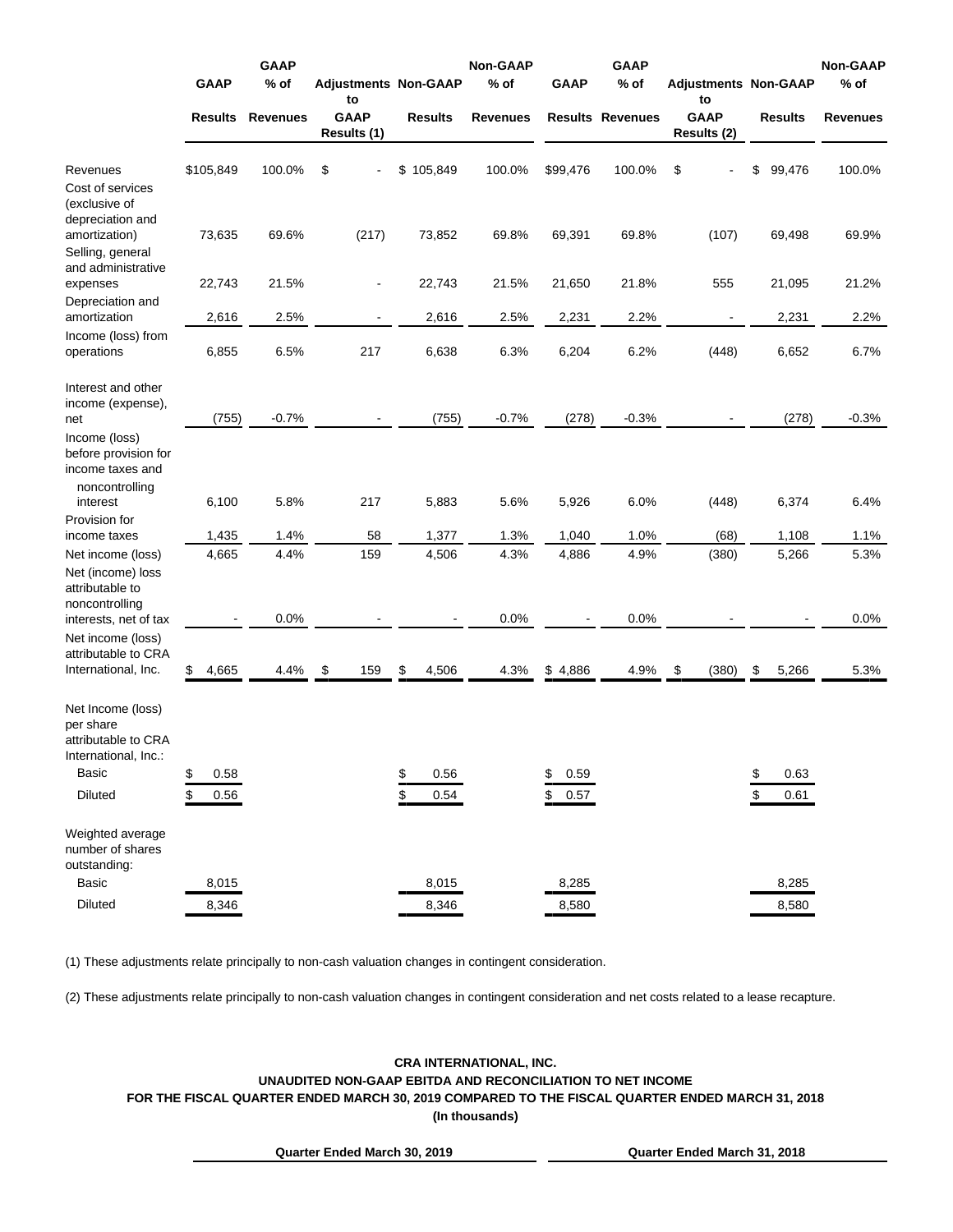|                                                                                                                           |             | <b>GAAP</b>             |                            |      |                             | <b>Non-GAAP</b> |             | <b>GAAP</b>             |                                   |                | <b>Non-GAAP</b> |
|---------------------------------------------------------------------------------------------------------------------------|-------------|-------------------------|----------------------------|------|-----------------------------|-----------------|-------------|-------------------------|-----------------------------------|----------------|-----------------|
|                                                                                                                           | <b>GAAP</b> | $%$ of                  | to                         |      | <b>Adjustments Non-GAAP</b> | % of            | <b>GAAP</b> | $%$ of                  | <b>Adjustments Non-GAAP</b><br>to |                | $%$ of          |
|                                                                                                                           |             | <b>Results Revenues</b> | <b>GAAP</b><br>Results (1) |      | <b>Results</b>              | <b>Revenues</b> |             | <b>Results Revenues</b> | <b>GAAP</b><br>Results (2)        | <b>Results</b> | <b>Revenues</b> |
| Revenues                                                                                                                  | \$105,849   | 100.0%                  | \$                         | - \$ | 105,849                     | 100.0%          | \$99,476    | 100.0%                  | \$                                | \$<br>99,476   | 100.0%          |
| Net income (loss)<br>attributable to CRA<br>International, Inc.<br>Net income (loss)<br>attributable to<br>noncontrolling | \$<br>4,665 | 4.4%                    | \$<br>159 \$               |      | 4,506                       | 4.3%            | \$4,886     | 4.9%                    | \$<br>(380)                       | \$<br>5,266    | 5.3%            |
| interests, net of tax                                                                                                     |             | 0.0%                    |                            |      |                             | 0.0%            |             | 0.0%                    |                                   |                | $0.0\%$         |
| Net income (loss)<br>Interest expense,                                                                                    | 4,665       | 4.4%                    | 159                        |      | 4,506                       | 4.3%            | 4,886       | 4.9%                    | (380)                             | 5,266          | 5.3%            |
| net<br>Provision for income                                                                                               | 11          | 0.0%                    |                            |      | 11                          | 0.0%            | 37          | 0.0%                    |                                   | 37             | $0.0\%$         |
| taxes<br>Depreciation and                                                                                                 | 1,435       | 1.4%                    | 58                         |      | 1,377                       | 1.3%            | 1,040       | 1.0%                    | (68)                              | 1,108          | 1.1%            |
| amortization                                                                                                              | 2,616       | 2.5%                    |                            |      | 2,616                       | 2.5%            | 2,231       | 2.2%                    |                                   | 2,231          | $2.2\%$         |
| <b>EBITDA</b>                                                                                                             | 8,727       | 8.2%                    | \$<br>217S                 |      | 8,510                       | 8.0%            | \$8,194     | 8.2%                    | \$<br>(448)                       | \$<br>8,642    | 8.7%            |

(1) These adjustments relate principally to non-cash valuation changes in contingent consideration.

(2) These adjustments relate principally to non-cash valuation changes in contingent consideration and net costs related to a lease recapture.

# **CRA INTERNATIONAL, INC. UNAUDITED CONDENSED CONSOLIDATED BALANCE SHEETS (In thousands)**

|                                                | 2019            | March 30, December 29,<br>2018 |         |  |
|------------------------------------------------|-----------------|--------------------------------|---------|--|
|                                                |                 |                                |         |  |
| <b>Assets</b>                                  |                 |                                |         |  |
| Cash and cash equivalents                      | \$<br>14,958 \$ |                                | 38,028  |  |
| Accounts receivable and unbilled services, net | 134,231         |                                | 130,585 |  |
| Other current assets                           | 17,584          |                                | 12,527  |  |
| Total current assets                           | 166,773         |                                | 181,140 |  |
| Property and equipment, net                    | 48,409          |                                | 48,088  |  |
| Goodwill and intangible assets, net            | 96,011          |                                | 96,054  |  |
| Right-of-Use Assets                            | 81,480          |                                |         |  |
| Other assets                                   | 59,102          |                                | 45,564  |  |
| <b>Total assets</b>                            | $$451,775$ \$   |                                | 370,846 |  |
| Liabilities and shareholders' equity           |                 |                                |         |  |
| Accounts payable                               | \$<br>22,530 \$ |                                | 21,938  |  |
| Accrued expenses                               | 72,280          |                                | 108,233 |  |
| Revolving line of credit                       | 39,000          |                                |         |  |
| Current portion of lease liabilities           | 9,558           |                                |         |  |
| Other current liabilities                      | 6,056           |                                | 12,326  |  |
| <b>Total current liabilities</b>               | 149,424         |                                | 142,497 |  |
| Non-current portion of lease liabilities       | 94,939          |                                |         |  |
| Other non-current liabilities                  | 9,522           |                                | 31,877  |  |
| <b>Total liabilities</b>                       | 253,885         |                                | 174,374 |  |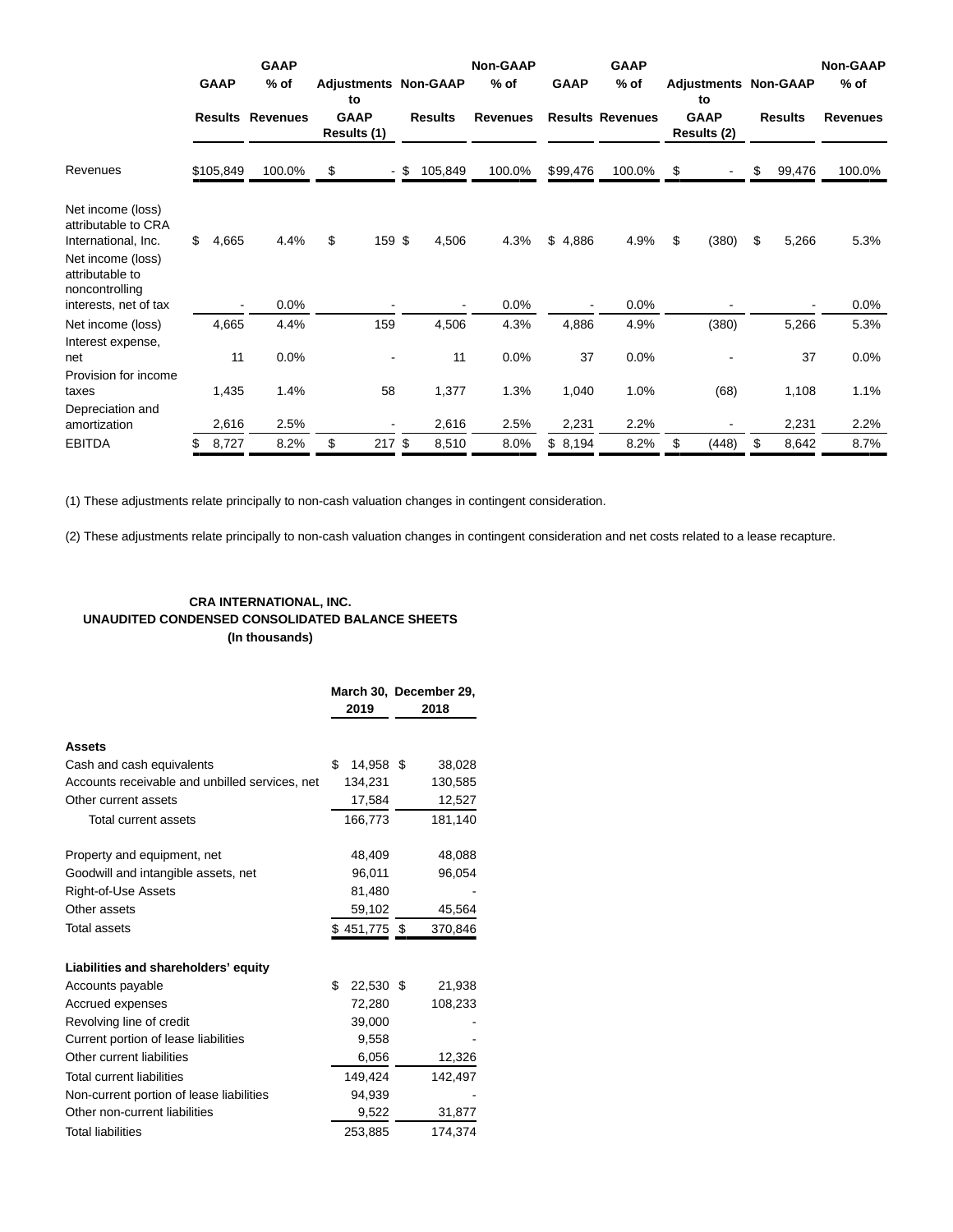| Total shareholders' equity                 | 197.890      | 196.472 |
|--------------------------------------------|--------------|---------|
| Total liabilities and shareholders' equity | \$451.775 \$ | 370,846 |

#### **CRA INTERNATIONAL, INC. UNAUDITED CONDENSED CONSOLIDATED STATEMENTS OF CASH FLOWS** (In thousands)

**Quarter Ended Quarter Ended March 30, March 31, 2019 2018** Operating activities: Net income \$ 4,665 \$ 4,886 Adjustments to reconcile net income to net cash used in operating activities: Non-cash items, net 5,840 5,517 Accounts receivable and unbilled services (2,924) (5,436) Working capital items, net (64,148) (45,506) Net cash used in operating activities (56,567) (40,539) Investing activities: Purchases of property and equipment (774) (3,248) Net cash used in investing activities (774) (3,248) Financing activities: Issuance of common stock, principally stock option exercises 1,526 535 Borrowings under revolving line of credit 39,000 10,000 Tax withholding payments reimbursed by shares (388) (1,783) Cash paid on dividend equivalents (35) (98) Cash dividend paid to shareholders (1,616) (1,616) (1,423) Repurchases of common stock (4,349) (7,230) Net cash provided by financing activities 34,138 Effect of foreign exchange rates on cash and cash equivalents 133 603 Net decrease in cash and cash equivalents (23,070) (43,183) Cash and cash equivalents at beginning of period 38,028 54,035 Cash and cash equivalents at end of period  $$ 14,958 $ 10,852$ **Noncash investing and financing activities:** Repurchases of common stock payable  $\qquad \qquad$  \$  $\qquad \qquad$  1,095 Purchases of property and equipment not yet paid for  $$ 1,906 $ 3,923$ Asset retirement obligations  $\qquad \qquad$  \$ - \$ 223 Right-of-use assets obtained in exchange for lease obligations \$ 713 \$ Right-of-use assets related to the adoption of ASC 842  $\qquad \qquad$  \$ 82,329 \$ **Supplemental cash flow information:** Cash paid for taxes **be a 212** by a 212 and 212 by a 212 and 212 Cash paid for interest the state of the state of the state of the state of the state of the state of the state o

View source version on businesswire.com:<https://www.businesswire.com/news/home/20190502005406/en/>

Source: Charles River Associates

Chad Holmes Chief Financial Officer Charles River Associates